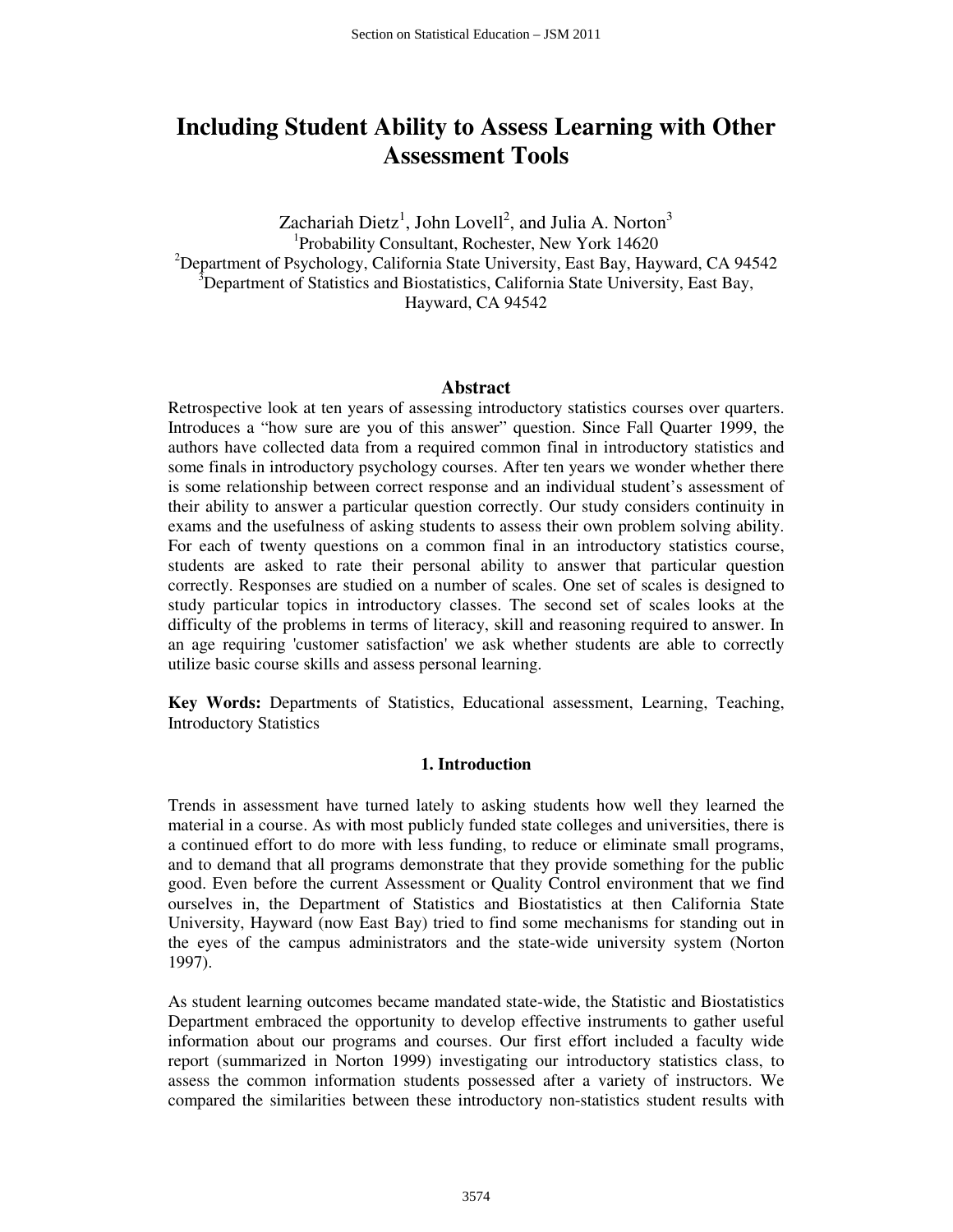those of students in a variety of our own programs such as the minor and bachelors in statistics.

Summaries of our results appear in several *Proceedings of the American Statistical Association Section on Statistical Education* as our data increased and the questions became more varied (Eudey and Norton with others between 2000 and 2006). These papers consider assessments in introductory courses and our statistics degree programs. The ideas discussed are consistent with the fundamental learning goals outlined in Garfield and Ben-Zvi (2007) and Norton and Lovell (1981). In 2006-2007 Norton served as Interim Director of Institutional Research, writing a broader survey of the assessment at the University (Norton 2007). Returning to teaching in 2007-2008 we collaborated with many faculty from all areas of the university in supporting assessment attempts (Norton, Zhou, and Ganjeizadeh 2008 and Eudey, Anand, Norton and Coulman 2009).

Seeking less controversial means of evaluation and ones perhaps less intrusive to the classroom, some suggest asking students directly about their learning experience in terms of what they had learned using a consumer model of assessment. Since our previous research concluded that common finals written by committee or by outside evaluators gave results that satisfied us, we wondered how a version of these new methods might work. We are not in favour of using student evaluations as assessments of class success. Therefore, we decided to associate the question of learning with the twenty questions already being used in the introductory statistics final.

## **2. Relationship Between Correct Response And Student Certainty**

We wondered whether the correct and incorrect responses related to the degree to which students were certain of their answers. For each of the twenty questions, students indicated on a scale from 1 to 5 how certain they were of the answer that they had given. The scale was ranked from highest to lowest. Indicating 1 meant that the student was very sure that the response given was correct, while indicating 5 meant that the student was very unsure of the given response. The value 3 represented neutral on this scale, neither sure nor unsure about the response. Certainty of response and correct response are associated in Table 1. Table 1 lists the question type, the p-value associated with the chisquared statistic for relationship, the linear associated p-value, and Spearman's correlation between response and certainty.

There is, with two exceptions, agreement between the expected direction of the association between getting a problem correct or incorrect and how sure students were of the results that they gave for the question. The first exception is the question on the sampling distribution of the mean. A situation is described with given mean and standard deviation for the population; a sample of size 400 or 900 or some other value with an easily computed square root is taken; and the student is asked to select the appropriate sampling distribution of the mean, normal with given  $\mu$  and  $\sigma$  scaled by  $\sqrt{n}$ . This question is very straight forward if one recalls that there is such a thing as the sampling distribution for the mean. The information  $\sigma_{\overline{x}} = \sigma/\sqrt{n}$  is given in a formula sheet that every student has. Otherwise the exam is closed book. Looking at the table of counts for this particular question about the sampling distribution (below Table 2) there appears to be no apparent relationship between being correct and how certain the student actually is of the selected result.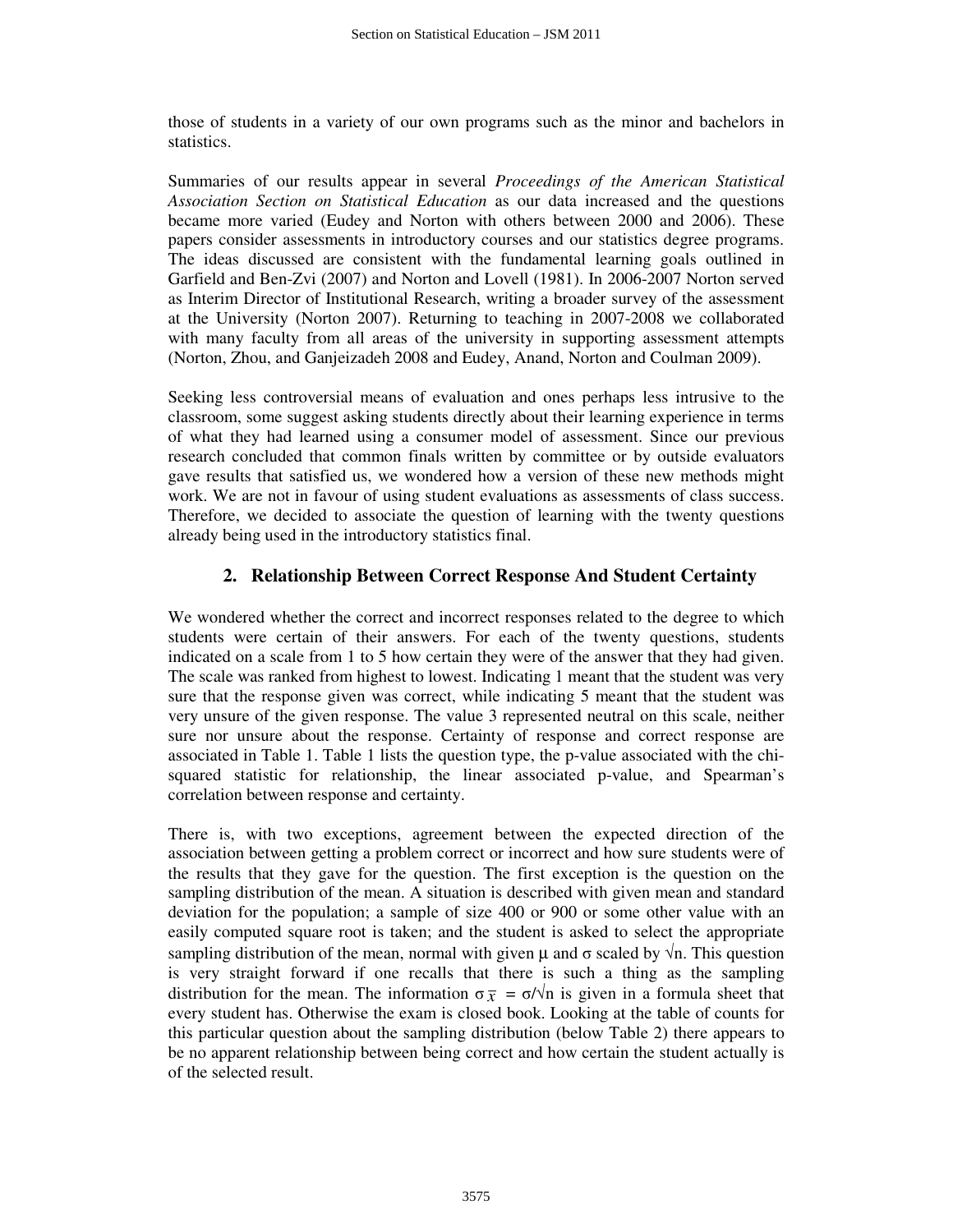Other questions where students have difficulty understanding what they don't know include problems 5, 7, 9, 16, 17, 18, and 20. Problem 4 is a problem that almost anyone who reads the question carefully gets right. In problem four there are 4 histograms shown: one is clearly normal, two very skew, and one is bimodal. Virtually all students are very to somewhat confident and at the same time, correct in identifying the normal.

Question five asks students to select a true statement about the difference between statistics and parameters. Question seven asks students to look at a histogram and estimate s. Although most correctly identify a statement about the mean in problem six, and even though there is clearly only one practical answer, visualizing the standard deviation is more of a problem this early in their quantitative careers. Question nine shows a one-way probability table and asks about a combined probability. Most students get nine correct but are less sure in this problem than they are for the results in question four, the normal distribution shape. Questions 16 and 17 are hypothesis testing questions. Even though they are usually able to identify the alternative hypothesis in question 15, they struggle with the notion of a pair in 16 and with the correct statistic in 17 even though, again, the equation is given on the formula page. Questions 18 and 20 cover confidence interval definition (18) and applying the concept of changing either sample size or the level (20). The last six questions should be the freshest in each student's mind, but probably the ideas have not had time to jell into understanding.

|                                           | Chi-squared | <b>Linear</b> | <b>Spearman</b> |
|-------------------------------------------|-------------|---------------|-----------------|
| <b>Question</b>                           | p-value     | p-value       | correlation     |
| Q1: Percent within 2 sigma                | 0.000       | 0.000         | $-0.339$        |
| Q2: Median estimation (identify interval) | 0.074       | 0.025         | $-0.209$        |
| Q3: Degrees of freedom in t test          | 0.000       | 0.000         | $-0.510$        |
| Q4: Identify normal histogram             | 0.402       | 0.313         | $-0.110$        |
| Q5: Statistic versus parameter            | 0.210       | 0.124         | $-0.110$        |
| Q6: Locate mean on histogram              | 0.000       | 0.000         | $-0.314$        |
| Q7: Estimate s from histogram             | 0.483       | 0.950         | $-0.006$        |
| Q8: Identify largest or smallest s        | 0.000       | 0.000         | $-0.330$        |
| Q9: Top 16% in normal curve               | 0.450       | 0.064         | $-0.161$        |
| Q10: Sampling distribution of mean        | 0.297       | 0.436         | 0.072           |
| $\overline{Q1}$ 1: Definition of p-value  | 0.023       | 0.219         | $-0.104$        |
| Q12: Approximation of r from graph        | 0.009       | 0.000         | $-0.318$        |
| Q13: Independence and probability         | 0.031       | 0.003         | $-0.257$        |
| Q14: Probability in a one-way table       | 0.000       | 0.000         | $-0.406$        |
| Q15: Identify alternative hypothesis      | 0.076       | 0.006         | $-0.229$        |
| Q16: Identify a rejection region          | 0.363       | 0.061         | $-0.158$        |
| Q17: Identify a hypothesis pair           | 0.150       | 0.017         | $-0.189$        |
| Q18: Meaning of confidence interval       | 0.898       | 0.759         | 0.032           |
| Q19: Choose interval computation          | 0.000       | 0.000         | $-0.398$        |
| Q20: Result of changing confidence or n   | 0.050       | 0.194         | $-.091$         |

**Table 1. Partial results of cross-tabulation between correct/incorrect for each of twenty questions and how certain the students were of the results selected (multiple choice questions.) One hundred thirty eight exams were used with all observations present. Rarely were the strict requirements of expectations greater than 5 not met; generally with expected greater than 1. Combined cells are considered in Table 3.** 

**\***The Gamma statistic (not listed above) is always in agreement with Spearman's correlation and the other statistics and tests; it is in the correct direction and always slightly larger in magnitude.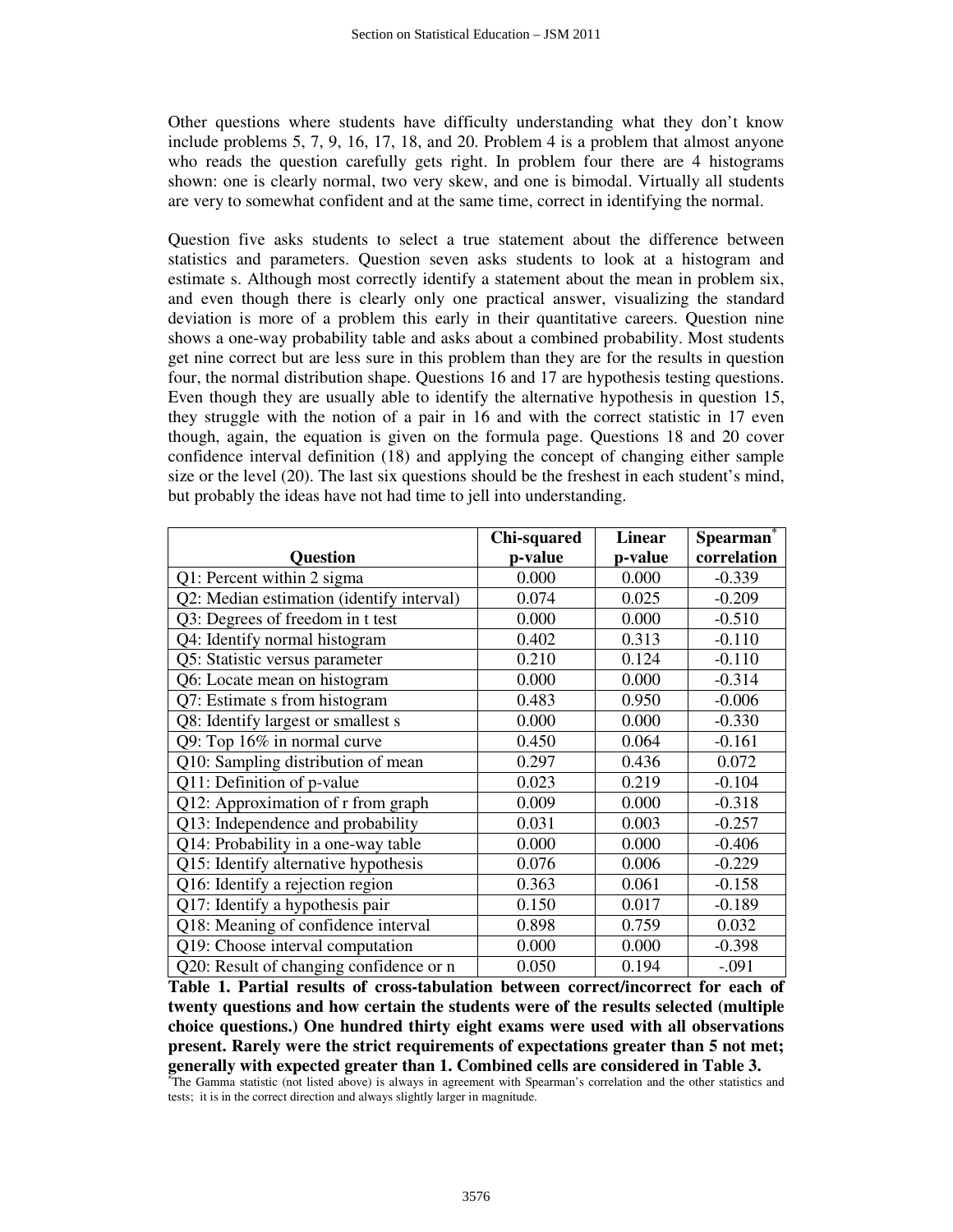|                               | Confidence for Q10 |           |                |               |               |       |
|-------------------------------|--------------------|-----------|----------------|---------------|---------------|-------|
| Count                         | <b>Very</b>        | Somewhat  |                | Somewhat      | <b>Very</b>   |       |
|                               | Confident          | Confident | <b>Neutral</b> | <b>Unsure</b> | <b>Unsure</b> | Total |
| <b>Q10 Sampling Incorrect</b> | 13                 | 26        | 22             | 19            | 6             | 86    |
| distribution of Correct       | 11                 | 8         | 12             | 16            | 5             | 52    |
| mean                          |                    |           |                |               |               |       |
| <b>Total</b>                  | 24                 | 34        | 34             | 35            | 11            | 138   |

# **Q10 Sampling distribution of mean \* Confidence for Q10 Cross-tabulation**

**Table 2. Detailed results for question 10 on sampling distributions. Although we expect a negative association, clearly there is none. Historically, understanding sampling distributions is a difficult concept for beginners.** 

## **3. Summary of correct response by question**

The authors have studied these types of questions for over ten years. To see whether the percent correct for these students followed past patterns, we summarized the questions by percent correct. Additionally, we indicated the percent of responses that went to the primary distracter for each question. Table 3 below gives the proportions for each question. These results show very similar patterns to past groups of students given similar questions.

As expected, identifying the normal among a set of graphs is answered correctly nearly all of the time. Other mostly correctly answered questions include question 6, locating the average on a histogram as being close to the median on a mound shaped curve; question 1, identifying the proportion of values expected to fall within one or two standard deviations of the mean; and question 14, computing a proportion for some property from counts in a one-way table.

Also following past patterns, the most missed problem was question 12, estimating the correlation from a scatterplot. The three distracters are not close to the correct answer. Usually two are of the incorrect sign and the third is either too close to 0 or 1 to be correct. This is a disappointing fact but fairly consistent, nonetheless. Other frequently missed problem types include problems 19 and 20 concerning confidence interval computations; problems 10 and 11 concerning p-values and hypothesis tests; and problem 13 concerning the notions of independence and joint probabilities.

As in past administrations of this type of assessment exam, there are consistent relationships between the total points on this exam and the total points that a students otherwise has in the course. Breaking the questions up into groups that relate to particular midterm exams, the pattern of responses is also consistent. That is, questions about descriptive statistics and results of the first midterm are similar as one would expect.

| <b>Question</b>           | <b>Primary distracter</b>             | $\mathcal{O}_\mathcal{D}$ | $\mathcal{O}_{\mathcal{L}}$ |
|---------------------------|---------------------------------------|---------------------------|-----------------------------|
|                           |                                       | correct                   | distracter                  |
| Q1: Percent within 1 or 2 | Correct answer is $1 \sigma$ contains |                           |                             |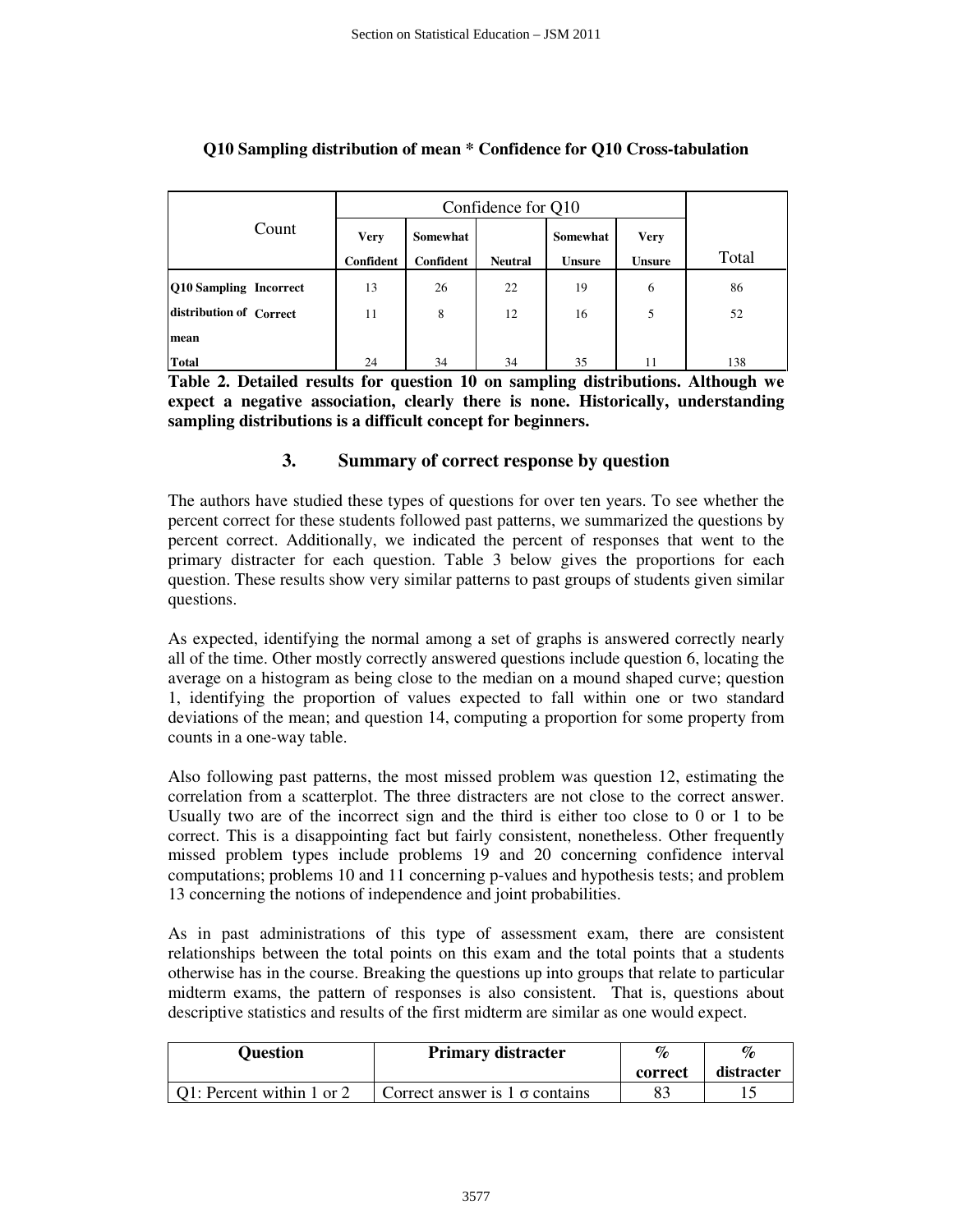| sigma                                              | 68%; distracter is $2 \sigma$ percentage |    |                |
|----------------------------------------------------|------------------------------------------|----|----------------|
|                                                    | or 95% or vice versa                     |    |                |
| Q2: Median estimation<br>Correct interval contains |                                          | 49 | 42             |
| (identify interval)                                | observation 51 out of 100;               |    |                |
|                                                    | distracter is middle interval            |    |                |
| Q3: Degrees of freedom in                          | Distracter is n-2 rather than n-1        | 76 | 18             |
| t-test                                             | for one sample test                      |    |                |
| Q4: Identify normal                                | Distracter positive skew                 | 97 | $\overline{2}$ |
| histogram                                          |                                          |    |                |
| Q5: Statistic versus                               | Parameter varies statistic fixed         | 36 | 28             |
| parameter                                          |                                          |    |                |
| Q6: Locate mean on                                 | Median less than mean or vice            | 88 | 6              |
| histogram                                          | versa                                    |    |                |
| Q7: Estimate s from                                | Correct answer is 3.5; distracter        | 63 | 18             |
| histogram                                          | is width of histogram interval, 1        |    |                |
|                                                    | unit                                     |    |                |
| Q8: Identify largest or                            | Read as opposite                         | 76 | 18             |
| smallest s                                         |                                          |    |                |
| Q9: Top 16% in normal                              | Top 2.5% or bottom $2.5\%$               | 60 | 17             |
| curve                                              |                                          |    |                |
| Q10: Sampling distribution                         | Off by factor of 10 or fail too          | 38 | 32             |
| of mean                                            | divide $\sigma$ at all                   |    |                |
| Q11: Definition of p-value                         | Probability null is wrong or             | 36 | 23             |
|                                                    |                                          |    |                |
|                                                    | probability alternative is true          |    |                |
| Q12: Approximation of r                            | Incorrect sign; improbable value         | 26 | 28             |
| from graph                                         | close to zero                            |    |                |
| Q13: Independence and                              | Confused disjoint and                    | 40 | 21             |
| probability                                        | independent; use incorrect rule          |    |                |
| Q14: Probability in a one-                         | Two results given for "or"               | 79 | 16             |
| way table                                          |                                          |    |                |
| Q15: Identify alternative                          | Statistic instead of parameter           | 59 | 14             |
| hypothesis                                         |                                          |    |                |
| Q16: Identify a rejection                          | One sided region when two is             | 46 | 22             |
| region                                             | appropriate; fail to note entire         |    |                |
|                                                    | region                                   |    |                |
| Q17: Identify a hypothesis                         | Statistics; wrong parameter              | 62 | 14             |
| pair                                               |                                          |    |                |
| Q18: Meaning of                                    | Correct response is central limit        | 53 | 21             |
| confidence interval                                | theorem applies; incorrect               |    |                |
|                                                    | definition with very specific            |    |                |
|                                                    | values/parameters                        |    |                |
| Q19: Choose interval                               | Incorrect t; fail to divide by root      | 33 | 32             |
| computation                                        | n                                        |    |                |
| Q20: Result of changing                            | Larger versus smaller when               | 30 | 26             |
| confidence or n                                    | opposite appropriate                     |    |                |

**Table 3 Individual question type indicates primary distracter, showing correct percent and percent for distracter**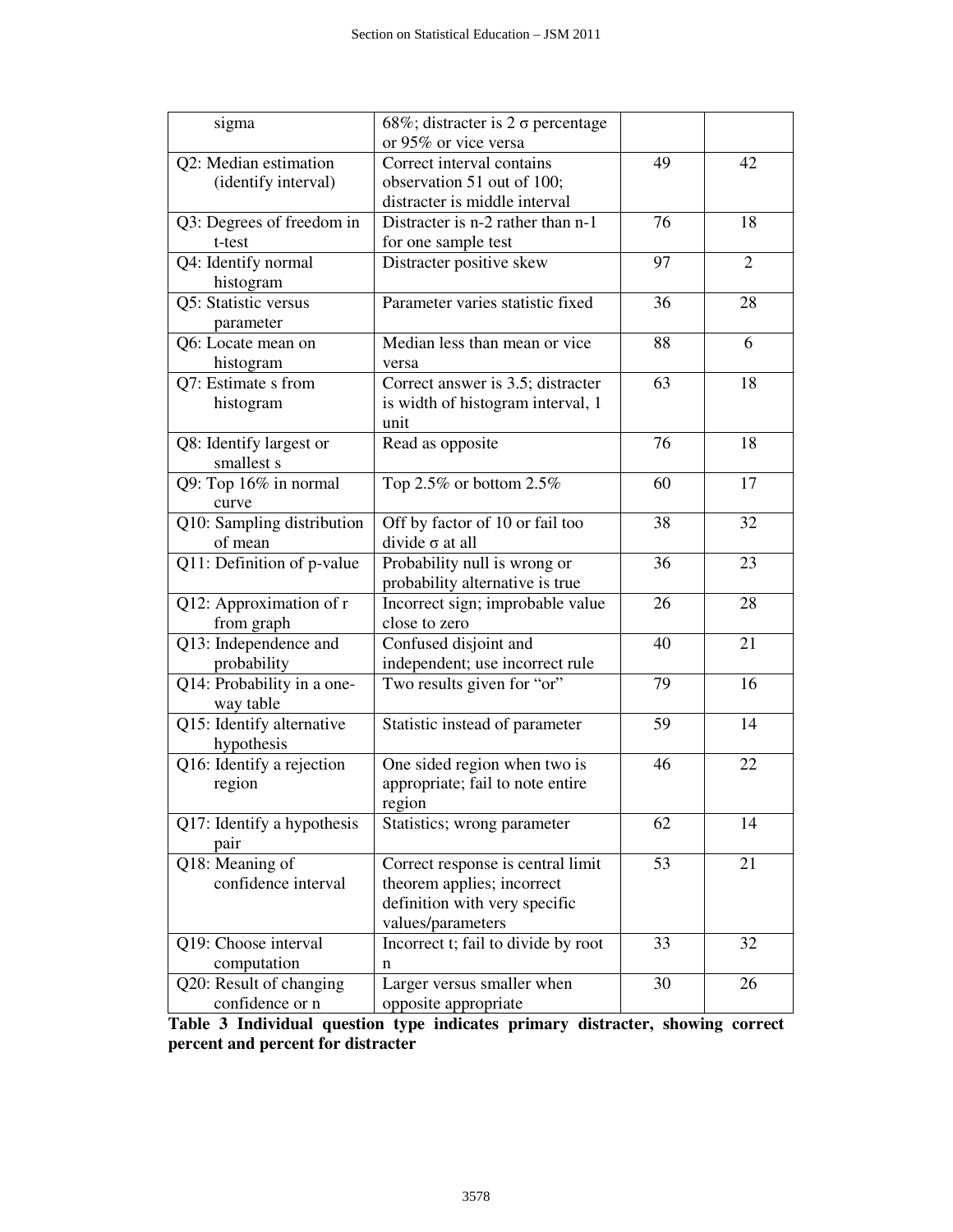### **4. Scales, topics, and grades**

In the past the authors have created two different types of scales using the percent of correct responses on either particular topics in introductory statistics or on assessment scales related to literacy, skill, and thinking. Assessment scales are based on the notion that questions are primarily ones of statistical literacy, skill at manipulation, or ability to think through to a solution. All scales are computed by summing the correct responses, averaging over the questions in the scale, and converting to percent correct for the scale. That is, a value of 100 indicates that all responses, related to this topic or scale, were correct or that there was 100% knowledge acquisition for the particular topic or scale.

Positively related scales for a student's confidence in a particular topic or assessment scale in statistical literacy, skill at manipulation, and ability to think through to a solution were created using the same basic definitions for the scales as used in formulating assessment measures. Positivity was achieved by inverting the confidence scale of the basic equations. Specifically, a literacy score was calculated based on the average percent correct for a series of eight questions that relied primarily on knowing the definitions and other basics of a topic. A skill score was computed as the average percent correct of six questions that relied primarily on the ability to apply a formula directly. A thinking score was calculated based on the average percent correct for six problems that rely on taking the definitions and formulas one step farther to obtain an answer. One way to think of these three scales is easy, medium, and difficult based on studying student learning in introductory statistics courses through these three assessment scales. The corresponding confidence scores were computed using the confidence in the correct response to the same scale questions, subtracted from the maximum value (no confidence), and scaled to 100. Table 4 below summarizes the correlation between the three assessment scales and their confidence counter parts. For all computations there were 138 data points.

|                               | Literacy<br><b>Assessment</b> | <b>Skill</b><br><b>Assessment</b> | <b>Thinking</b><br><b>Assessment</b> | Confidence<br>Literacy | Confidence<br><b>Skill</b> | Confidence<br><b>Thinking</b> |
|-------------------------------|-------------------------------|-----------------------------------|--------------------------------------|------------------------|----------------------------|-------------------------------|
| Literacy<br>Assessment        | 1.000                         | 0.746                             | 0.299                                | 0.462                  | 0.025                      | 0.380                         |
| Skill<br>Assessment           | 0.746                         | 1.000                             | 0.384                                | 0.424                  | 0.218 <sup>1</sup>         | 0.392                         |
| <b>Thinking</b><br>Assessment | 0.299                         | 0.384                             | 1.000                                | 0.159                  | 0.143                      | 0.304                         |
| Confidence<br>Literacy        | 0.462                         | 0.424                             | 0.159                                | 1.000                  | 0.145                      | 0.692                         |
| Confidence<br><b>Skill</b>    | 0.025                         | 0.218                             | 0.143                                | 0.145                  | 1.000                      | 0.486                         |
| Confidence<br>Thinking        | 0.380                         | 0.392                             | 0.304                                | 0.692                  | 0.486                      | 1.000                         |

**Table 4. Correlations between assessment scales and confidence in assessment scales based on 138 observations** <sup>1</sup> (Correlations over 0.17 are .05 significant and over 0.22 at .01, roughly. Using Spearman's correlations does not change the results in an appreciable manner.)

Considering Table 4 leads us to conclude that the scales literacy and the ability to use equations are related, and that thinking is related to confidence in both literacy and skill while not necessarily highly related to the student's ability to correctly respond to literacy and skill questions. Confidence in literacy is most highly related to the literacy assessment scale and nearly as highly related to the skill related scale, but not very related to the ability to solve thinking related problems. The student's confidence in using equations (skill) seems not very related to any other type of problems except skill based questions and confidence in solving thinking problems.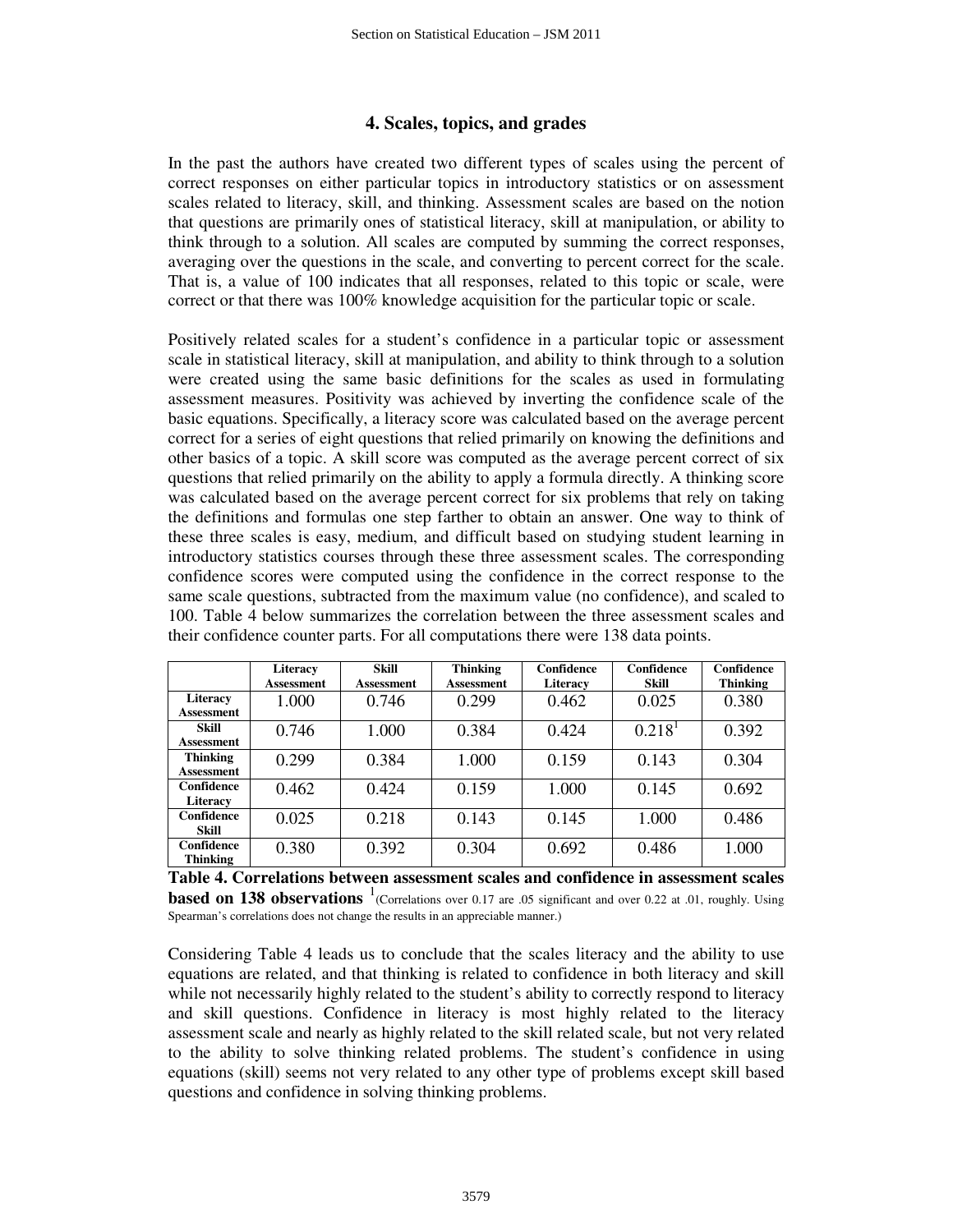The questions can be organized in a more topic oriented manner as can the confidence levels. That is, we can create scales that are the average percentage correct in the areas of descriptive statistics, normal curve, probability, hypothesis tests, graphs, and confidence intervals. Confidence scales are created the same way by averaging the confidence in the same questions, inverting the scale for positive correlations, and rescaling to range from 0 to 100. Table 5 below gives the correlations between these measures.

|                                        | Confidence<br><b>Descriptive</b> | Confidence<br><b>Normal</b> | Confidence<br><b>Probability</b> | Confidence<br><b>Hypothesis</b> | Confidence<br>Graphs | Confidence<br><b>C</b> Intervals |
|----------------------------------------|----------------------------------|-----------------------------|----------------------------------|---------------------------------|----------------------|----------------------------------|
| Assessment<br><b>Descriptive</b>       | 0.412                            | 0.363                       | 0.178                            | 0.237                           | 0.388                | 0.146                            |
| <b>Assessment</b><br><b>Normal</b>     | 0.178                            | 0.283                       | 0.075                            | 0.139                           | 0.213                | 0.196                            |
| Assessment<br><b>Probability</b>       | 0.236                            | 0.296                       | 0.351                            | 0.103                           | 0.266                | 0.047                            |
| <b>Assessment</b><br><b>Hypothesis</b> | 0.254                            | 0.297                       | 0.132                            | 0.318                           | 0.257                | 0.170 <sup>1</sup>               |
| Assessment<br>Graphs                   | 0.277                            | 0.275                       | 0.158                            | 0.179                           | 0.325                | 0.128                            |
| Assessment<br><b>C</b> Interval        | 0.146                            | 0.196                       | 0.047                            | 0.170                           | 0.128                | 0.186                            |

**Table 5 Correlations between Assessment of Topic Learning and Confidence in Topic Learning based on 138 observations**  $\frac{1}{1}$  (Correlations over 0.17 are .05 significant and over 0.22 at .01, roughly. Using Spearman's correlations does not change the results in an appreciable manner.)

The topic-wise correlations in Table 5 are not very remarkable. The largest correlation was between descriptive statistics and its associated confidence score, followed by the correlation between descriptive statistics and the confidence score for the normal questions. These two topics recur repeatedly through-out an introductory class. The largest correlation with the normal assessment measure is the confidence in that topic. The largest correlation with probability measure is the confidence a student has in the probability questions. Similarly, for hypothesis tests and graphs, the assessment measure for the topic has the highest correlation with the confidence in those particular questions. Only the topic of confidence intervals varies slightly from this pattern. The correlation with normal question confidence is slightly higher than the correlation with the confidence interval confidence measure. Basically, students track their ability to answer a problem to a small degree.

Does this tracking ability vary by grade in the course? Considering the 40 students who earned A in the course, the same pattern follows except that confidence in the normal questions did not relate to any of the measures. For the 72 B students, the pattern persists except that a relationship between confidence in hypothesis tests and in confidence interval questions was not related to results. The 14 C students are such a small group that, the pattern while present is more questionable. The students who took all exams and still did not pass the course (D is considered not passing for general education credit so counted as no credit) was a similarly small group of 12 with no discernable pattern in correlations. The higher the student score, the better the student's ability was to assess how well they answered questions.

Using single overall measures, the total percent correct and a similarly computed level of confidence, results in a correlation of 0.425 for the 138 students. There definitely is a relationship. It is not a very strong one, however. Table 6 below shows fairly good tracking between the percentage of students who answer a question correctly and the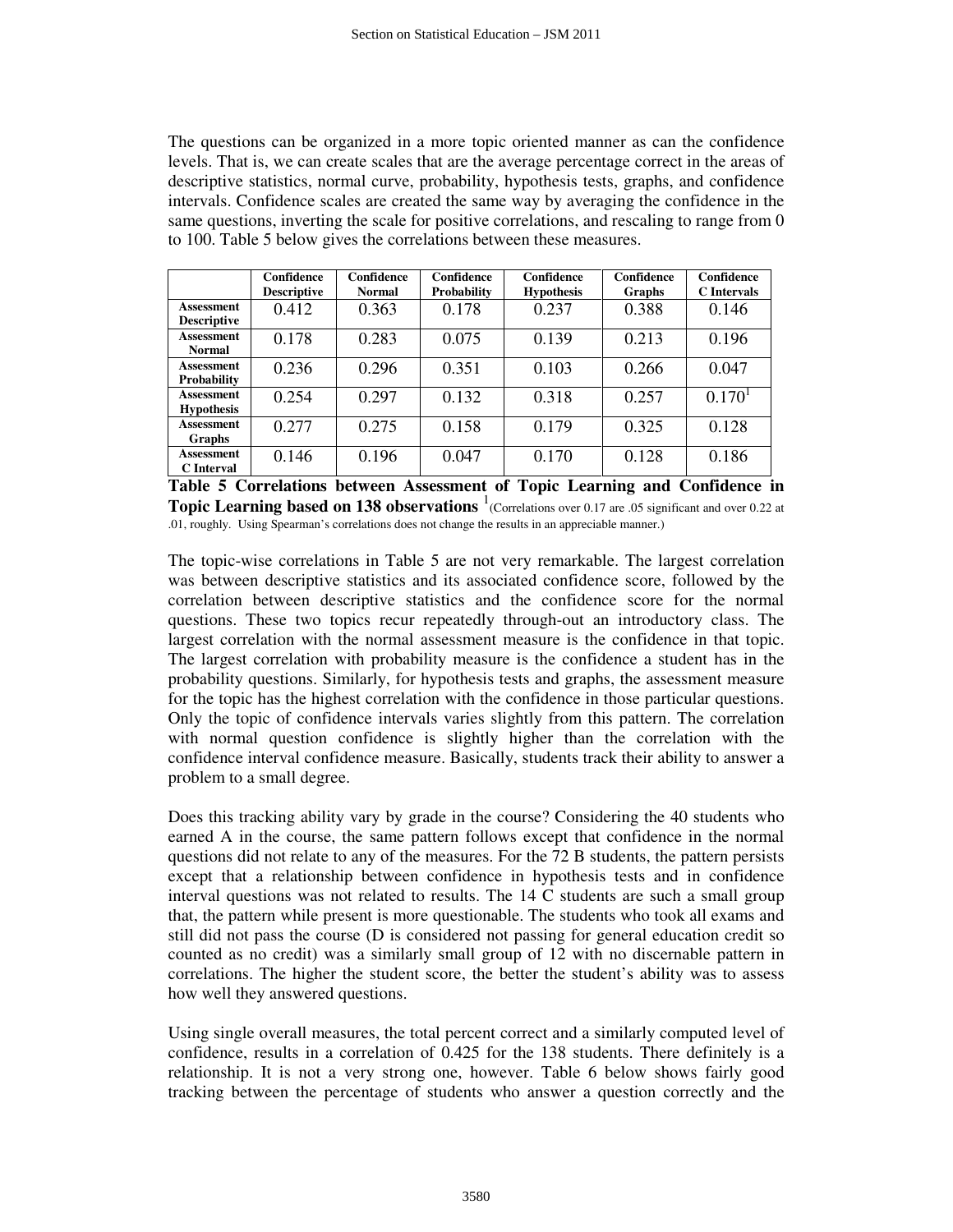|                                                | Percent        | <b>Percent</b> |
|------------------------------------------------|----------------|----------------|
| <b>Ouestion</b>                                | <b>Correct</b> | Confidence     |
| Q1: Percent within 1 or 2 sigma                | 83.3           | 86.2           |
| Q2: Median estimation (identify interval)      | 48.6           | 82.6           |
| Q3: Degrees of freedom in t test               | 75.4           | 76.1           |
| Q4: Identify normal histogram                  | 97.1           | 90.6           |
| Q5: Statistic versus parameter                 | 36.2           | 30.4           |
| Q6: Locate mean on histogram                   | 88.4           | 73.9           |
| Q7: Estimate s from histogram                  | 63.0           | 55.8           |
| Q8: Identify largest or smallest s             | 76.1           | 68.1           |
| Q9: Top 16% in normal curve                    | 60.1           | 72.5           |
| Q10: Sampling distribution of mean             | 37.7           | 42.0           |
| Q11: Definition of p-value                     | 35.5           | 34.1           |
| Q12: Approximation of r from graph             | 26.1           | 42.8           |
| Q13: Independence and probability              | 39.9           | 47.8           |
| Q14: Probability in a one-way table            | 79.0           | 74.6           |
| Q15: Identify alternative hypothesis           | 59.4           | 58.7           |
| Q16: Identify a rejection region               | 45.7           | 38.4           |
| Q17: Identify a hypothesis pair                | 61.6           | 56.5           |
| Q18: Meaning of confidence interval            | 52.9           | 34.8           |
| $\overline{Q19}$ : Choose interval computation | 32.6           | 48.6           |
| Q20: Result of changing confidence or n        | 29.7           | 28.3           |

percentage of students who respond very sure or sure of their answer (r=0.83), regardless of whether their answer is correct or not (original scale is inverted).

Table 6 Original order of questions shows percent correct for each question and percent confidence (very sure or sure out of 5 possible responses) in the answer given for that question.

Instead of thinking about this problem in pieces, we can consider a repeated measures design for these data with grades as a between subjects variable. Figure 1 shows the level of knowledge acquisition (percent correct) on each of the student learning outcomes, literacy, skill, and thinking, interspersed with the corresponding confidence for each of these outcomes. The four separate lines are the estimated marginal means (percent correct) for the four grade groups: A, B, C, and NC (no credit.) The six learning measures for the 138 students are a significant part of the model as are the grades. There is significant interaction present in the model. B, C, and NC students are more confident than their ability in each of the three learning areas. This is also true for A students with the notable exception of skill where these students have more ability than reported confidence in their ability to answer the skill related questions correctly. Surprisingly, the C students were able to solve thinking problems at virtually the same percentage correct as the B students in this study.

After thinking about the psychological implications of the results, Lovell suggests that we consider Bandura's ideas on self-efficacy. Albert Bandura coined the term "self-efficacy" to describe motivation. Self-efficacy is a person's belief in his or her ability and capability to solve a problem in any future situation (Bandura 1977, 1982, 1994). For example, if a person believes he is a brilliant scientist and can complete any scientific experiment, he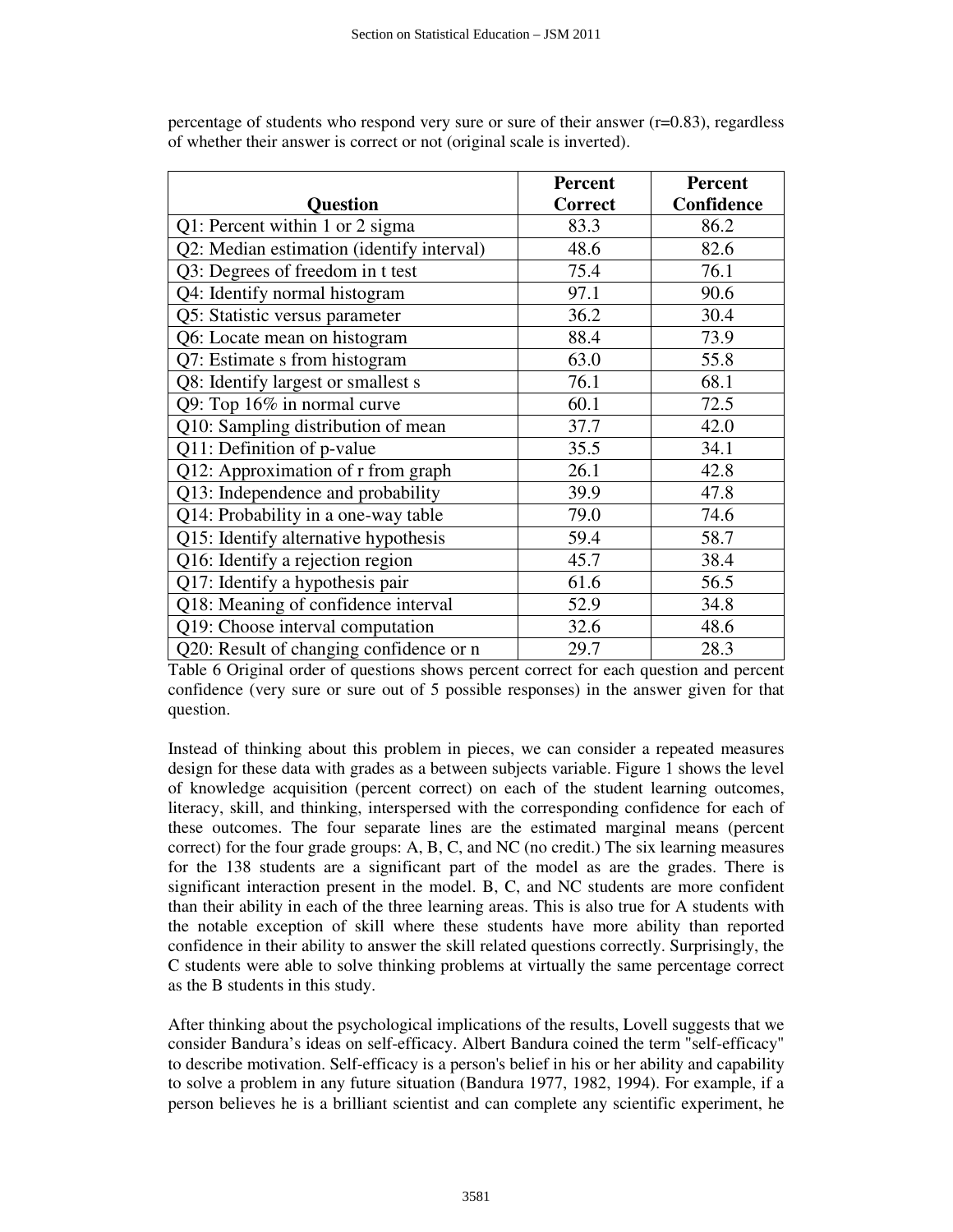has a high self-efficacy in science because he believes in his competency to perform a future experiment. Whether it is true that he is brilliant in science or not is not the same thing, it only matters what he believes.

The psychologist Bandura posited that self-efficacy influences motivation of a person's goals, actions, and successes (or failures) in life. For example, if your self-efficacy in an area is much lower than your ability, you will not be motivated to challenge yourself or improve. If your self-efficacy in an area is much higher than your ability, you may be motivated at first but then will set goals that are too high and fail which also leads to a decrease in motivation. The ideal self-efficacy is slightly above a person's ability: high enough to be challenging while still being realistic.

It seems possible that increases in self efficacy might be a primary benefit of education. If a person becomes more likely to take on challenging work in the future, it may lead them to having a chance at greater accomplishments. On the other hand, irrelevant factual knowledge may have little benefit other than to promote the individual's self efficacy.



**Percent Knowledge Acquisition/Confidence by Grade** 

Figure 1. Profile Plot by Grade in Course for Learning Outcomes, Literacy, Skill, and Thinking and Reported Confidence in Answering Those Associated Questions Correctly for 138 Students in Beginning Statistics Courses Fall and Winter 2010-2011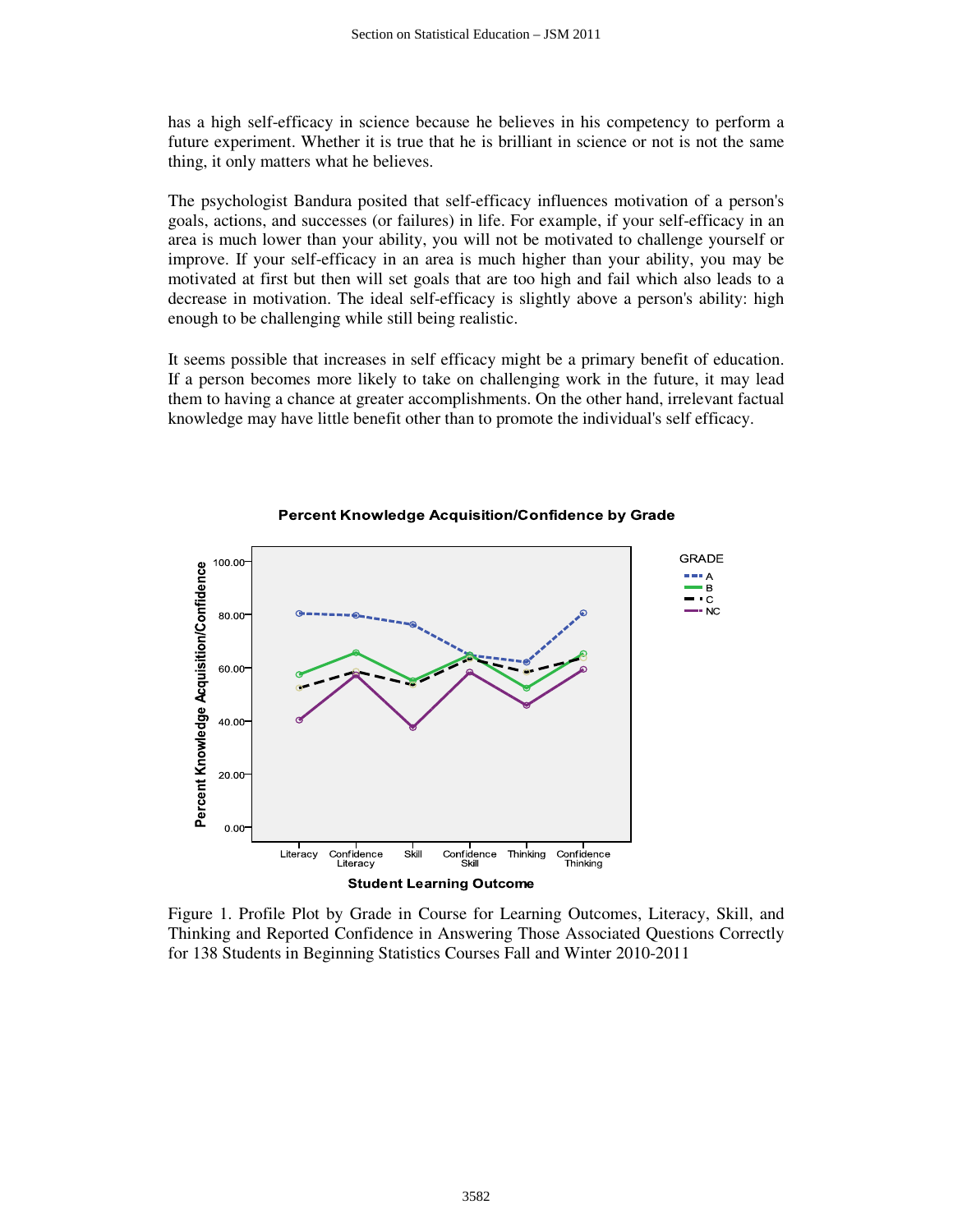**Percent Knowledge Acquisition by Topic** 



Figure 2. Profile Plot of Grade in Course by Topics covered for 138 Students in Beginning Statistics Courses Fall and Winter 2010-2011. Measurement is average percent correct for each of the six topics on the final.



Figure 3. Profile Plot of Grade in Course by Topics covered for 138 Students in Beginning Statistics Courses Fall and Winter 2010-2011. Measurement is rescaled confidence expressed in each of the six topics on the final.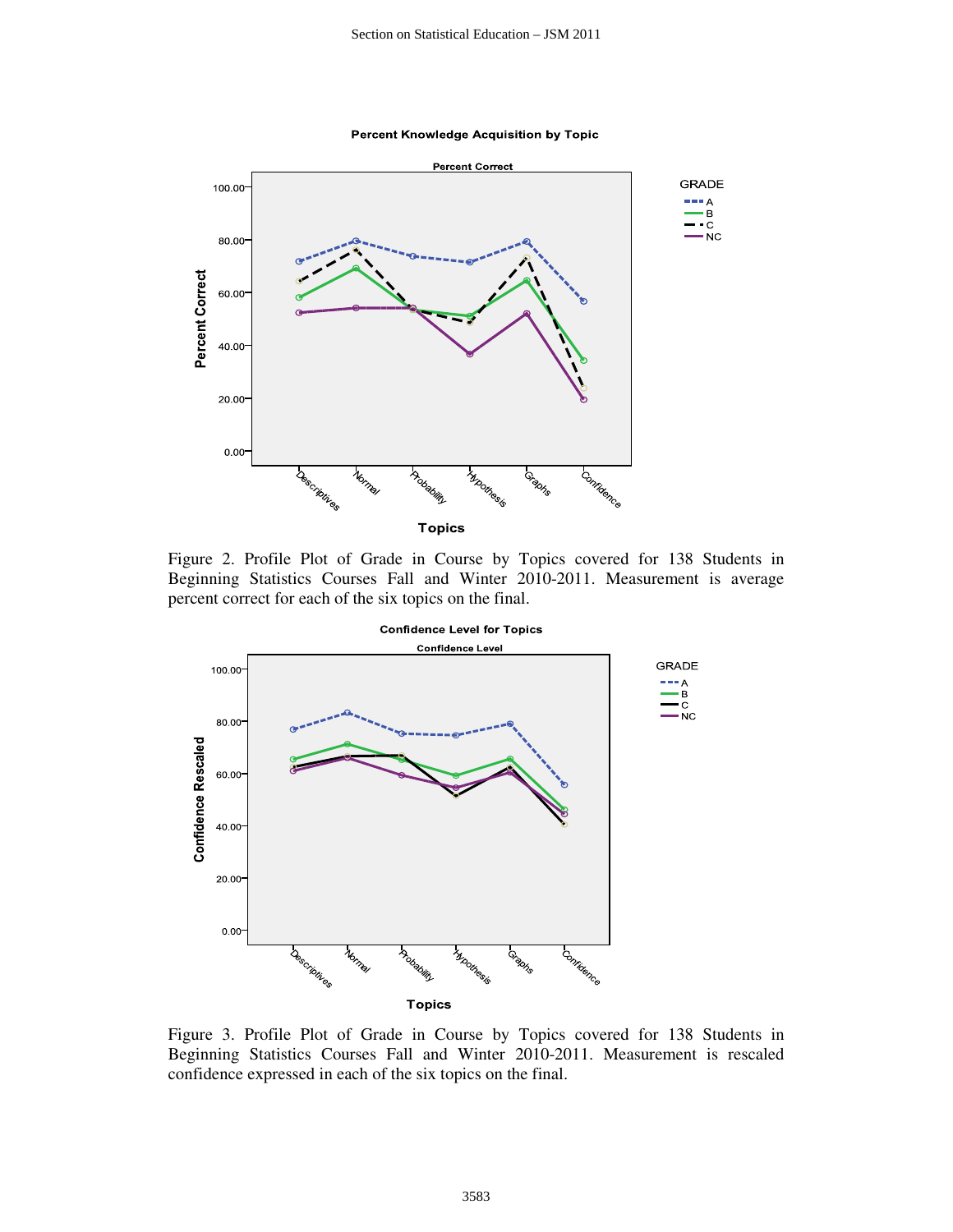

Figure 4. Profile Plot of Topics covered on a common scale for n=40 Students earning A in Beginning Statistics Courses Fall and Winter 2010-2011. Measurements are Percent Correct and Rescaled Confidence expressed in each of the six topics on the final.



Figure 5. Profile Plot of Topics covered on a common scale for n=72 Students earning B in Beginning Statistics Courses Fall and Winter 2010-2011. Measurements are Percent Correct and Rescaled Confidence expressed in each of the six topics on the final.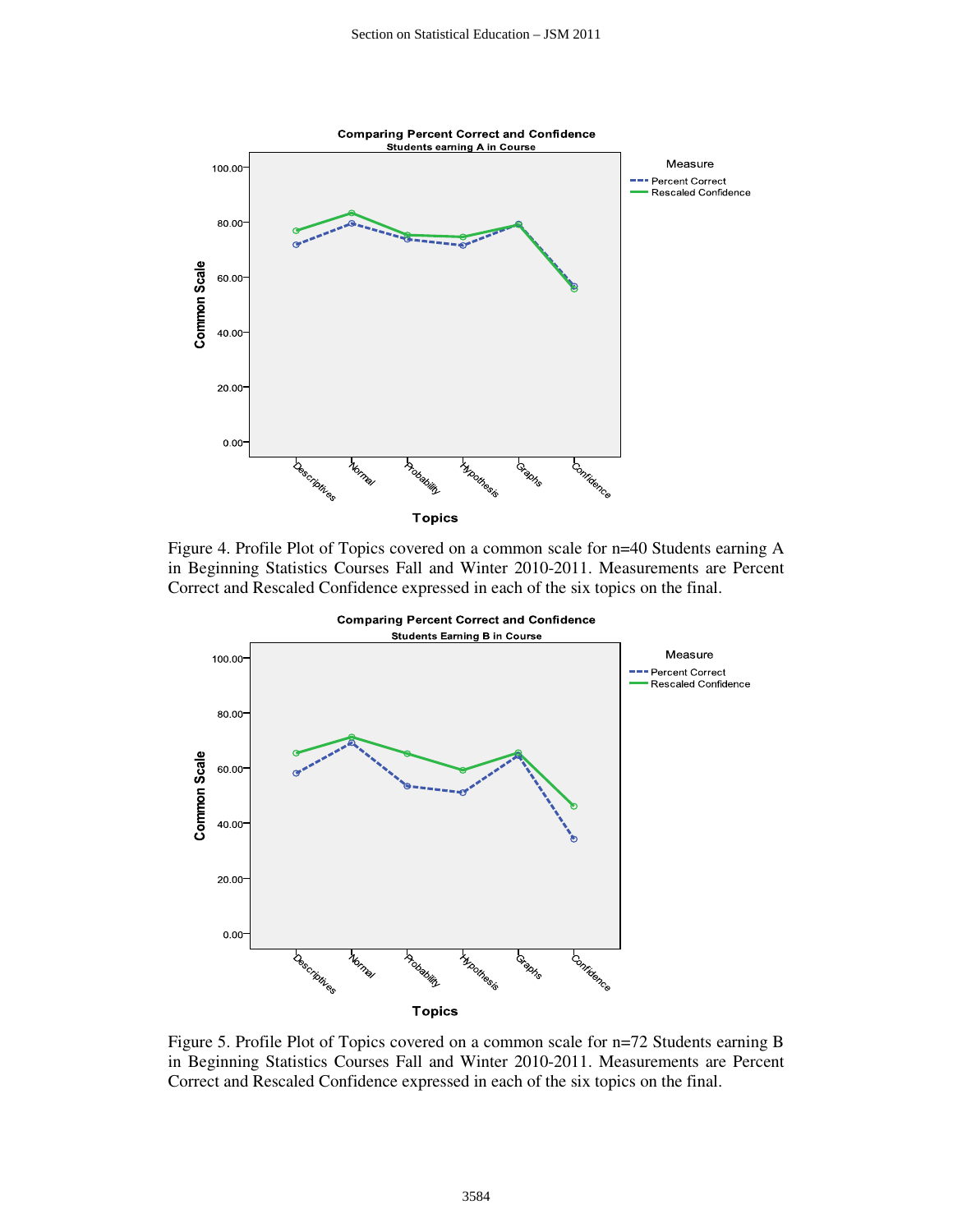

Figure 6. Profile Plot of Topics covered on a common scale for n=14 Students earning C in Beginning Statistics Courses Fall and Winter 2010-2011. Measurements are Percent Correct and Rescaled Confidence expressed in each of the six topics on the final.



Figure 7. Profile Plot of Topics covered on a common scale for n=12 Students earning NC in Beginning Statistics Courses Fall and Winter 2010-2011. Measurements are Percent Correct and Rescaled Confidence expressed in each of the six topics on the final.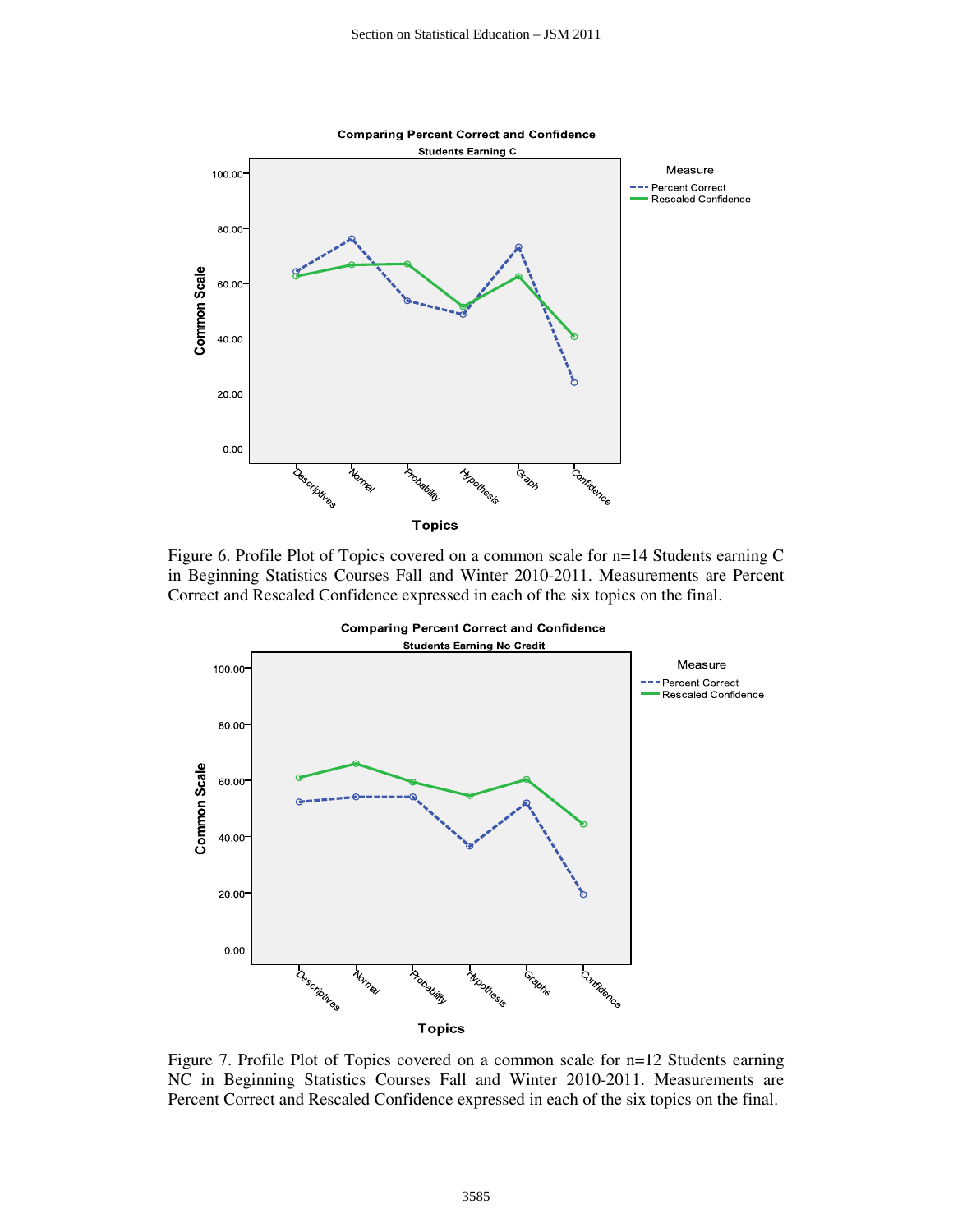#### **5. Summary**

If educators are considering the self-study model of asking students how sure they are of the knowledge that they have obtained, at least in this setting of assigned surety to individual problems, we found that there is a similar pattern and association between correct responses and student confidence in a particular answer. While these results are only from two classes of introductory statistics, we were surprised to find so much agreement between achievement and certainty of achievement.

#### **References**

- 1. Bandura, A. (1977). "Self-Efficacy: Toward a Unifying Theory of Behavioral Change", *Psychological Reviews, v. 84*, pp 191-215.
- 2. Bandura, A. (1982). "Self-Efficacy Mechanism in Human Agency", *American Psychologist, v. 37.*
- 3. Bandura, A. (1994) "Self-efficacy", *Encyclopedia of Human Behavior, v. 4*, pp 71-81.
- 4. Garfield, J. B. and D. Ben-Zvi (2007). Developing students' statistical reasoning: connecting research and teaching practice. Emeryville, CA: Key College Publishing.
- 5. Lovell, J. D. and Norton, J. A. (2002) "Percent Content Mastery Testing Of Content In College Courses", *Proceedings of the American Statistical Association Section on Statistical Education.*
- 6. Norton, J. A. (2007), "Assessment Meets Institutional Research," *American Statistical Association 2007 Proceedings of the Section on Statistical Education.*
- 7. Norton, J. A., and Eudey, T. L. (2006), "Program Assessment in Statistics at the Masters Level," *American Statistical Association 2006 Proceedings of the Section on Statistical Education*.
- 8. Norton, J with Statistics faculty and staff: S. Fan, D. Fearn, J. Kwon, E. Nebenzahl, M. Orkin, E. Suess, B. Trumbo, M. Watnik, W. Rodriguez, C. Sugahara, A. Cambra, and P. Towers (2005) "Self-Review Document, Department of Statistics, California State University, East Bay. Internal Document.
- 9. Norton, J. A. (2001) "Assessment of Introductory Statistics: Phase II", *Proceedings of the American Statistical Association Section on Statistical Education.*
- 10. Norton, J. A. and J. D. Lovell (2000) "Repeated Measures Design In Assessment: Added Value of Instruction", *American Statistical Association 2000 Proceedings of the Section on Government Statistics and Social Science*, pp. 282-283.
- 11. Norton, J., J. Lovell, E. Suess, B. Trumbo, C. Sugahara, W. Rodriguez, J. Fowler, E. Worth, R. Young, T. Grube, V. Sue. (1999). "Statistics Program Assessment," *American Statistical Association 1999 Proceedings of the Section on Statistical Education.* 298-303.
- 12. Norton, J. A. (1997) "Strategies for Small Departments of Statistics Facing Uncertain Times", *American Statistical Association 1997 Proceedings of the Section on Statistical Education.*